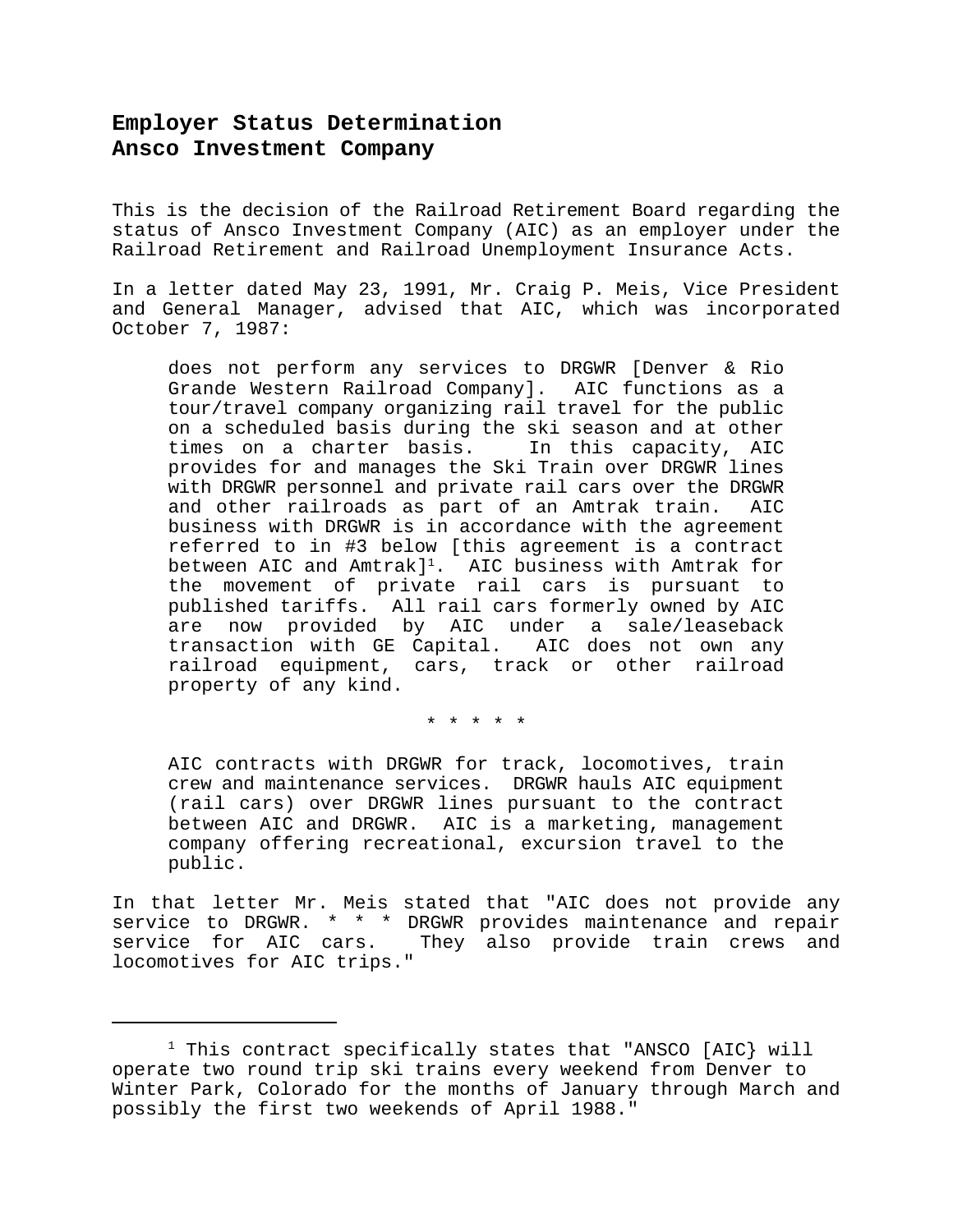In a letter dated December 27, 1990, Mr. Paul B. Kingsolver, Director of Personnel-Labor Relations of DRGWR, stated that "DRGWR provides track, locomotives, train crews and maintenance and report services, and hauls AI equipment over DRGWR lines pursuant to the contract between DRGWR and AI. AI acts as a packager of recreational-excursion tours offered the public, which tours will use its equipment.

In his letter of October 3, 1991, Mr. Meis stated that "Ansco employees are responsible for all administrative and managerial duties of the Ski Train" including the following: financial, marketing/advertising, public relations - customer service, ticketing, risk management, and strategic planning. Ansco employees "perform similar tasks for private rail car chartering and various special projects." Mr. Meis states that the Ski Train operates scheduled service from December to April from Denver to Winter Park, Colorado, and that charters have also been run from Denver to Glenwood Springs, Colorado. He further states that the Ski Train does not operate in interstate commerce and does not interchange with any rail carrier operating in interstate commerce, and that Ski Train tickets are sold by AIC "and/or authorized tickets agents and are not sold as part of an Amtrak or DRGWR ticket. Neither Amtrak nor DRGWR have [sic] ever sold tickets for [AIC]."

In his letter on April 20, 1993, Mr. Meis stated that the ski train involved 50 percent of the employee time of AIC and produced 70 percent of the revenues; chartering (private cars), 35 percent and 20 percent; and "Other (film promotion, etc.), 15 percent and 10 percent."

Mr. Meis advises that DRGWR, an employer under the Railroad Retirement and Railroad Unemployment Insurance Acts, is a wholly owned subsidiary of Rio Grande Holding, Inc., which in turn is a wholly owned subsidiary of Rio Grande Industries, Inc. $^2$  The Anschutz Corporation owns 71.25 percent of the common stock of Rio Grande Industries, Inc.; AIC is wholly owned by the Anschutz Corporation.

Section 1(a)(1) of the Railroad Retirement Act defines the term "employer," to include

(i) any express company, sleeping-car company, and

Rio Grande Industries, Inc. became Southern Pacific <sup>2</sup> Rail Corporation April 30, 1993.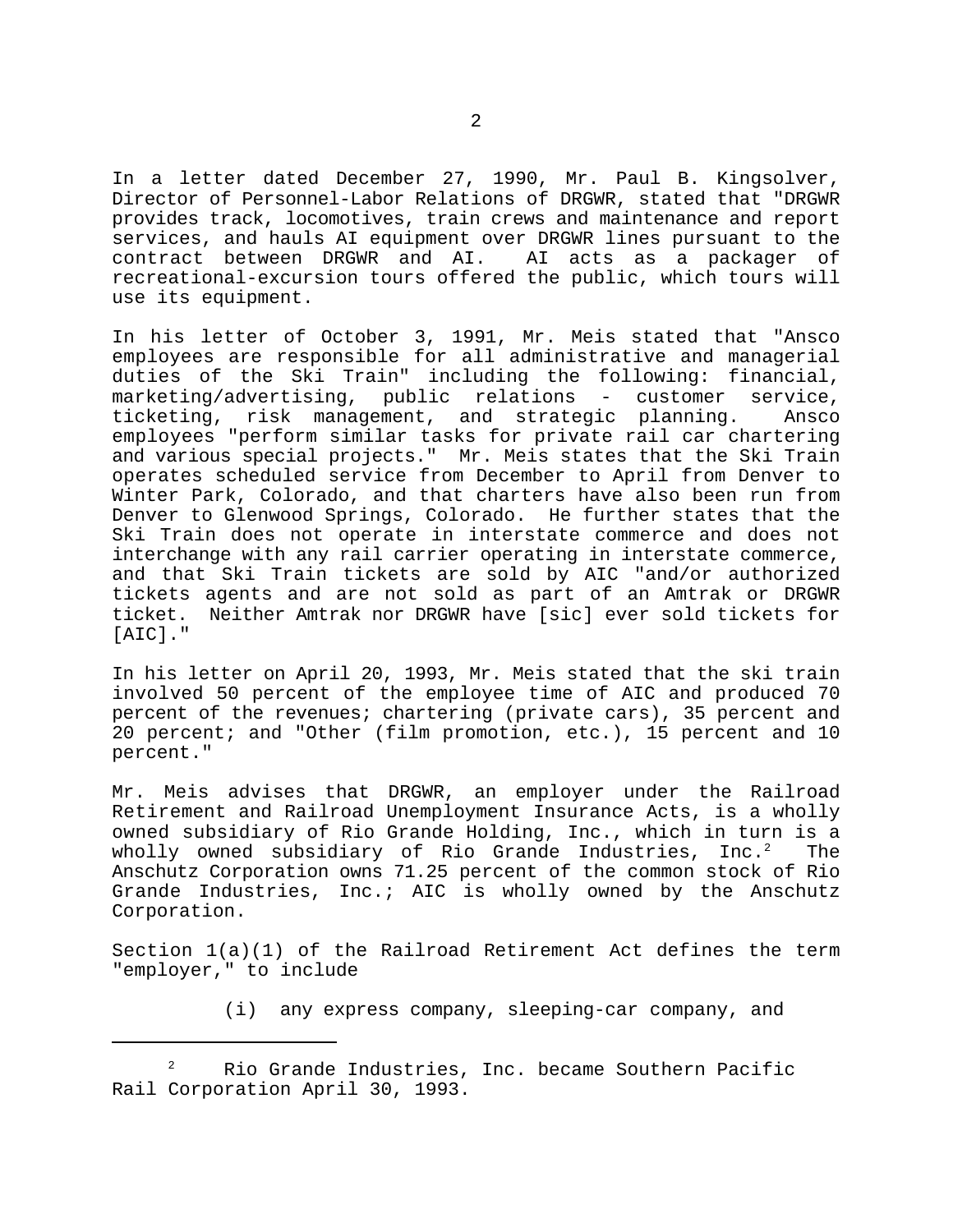carrier by railroad, subject to part I of the Interstate Commerce Act \* \* \*.

A virtually identical definition is found in sections 1(a) and (b) of the Railroad Unemployment Insurance Act (45 U.S.C. § 351(a) &  $(b)$ ).

Section 10501 of the Interstate Commerce Act sets forth the general jurisdiction of the Interstate Commerce Commission (ICC) over transportation by rail. Section 10501(b) provides in pertinent part that:

(b) The Commission does not have jurisdiction under subsection (a) of this section over-

(1) the transportation of passengers or property, or the receipt, delivery, storage, or handling of property, entirely in a State (other than the District of Columbia) and not transported between a place in the United States and a place in a foreign country except as otherwise provided in this subtitle. [49 U.S.C. § 1501(b)(1)].

The rail service provided by AIC may be characterized as a tourist or excursion railroad operated solely for recreational and amusement purposes. Since passengers are transported solely within one state, under section 10501(b)(1) above AIC would not be subject to ICC jurisdiction and would therefore also not fall within the definition of "employer" set out in section 1(a)(1)(i) of the<br>Railroad Retirement Act. Therefore AIC is not a carrier by Therefore AIC is not a carrier by railroad.

The Railroad Retirement Act and the Railroad Unemployment Insurance Act also define the term "employer" to include:

(ii) any company which is directly or indirectly owned or controlled by, or under common control with, one or more employers as defined in paragraph (i) of this subdivision, and which operates any equipment or facility or performs any service (except trucking service, casual service, and the casual operation of equipment or facilities) in connection with the transportation of passengers or property by railroad, or the receipt, delivery, elevation, transfer in transit, refrigeration or icing, storage, or handling of property transported by railroad \* \* \*.